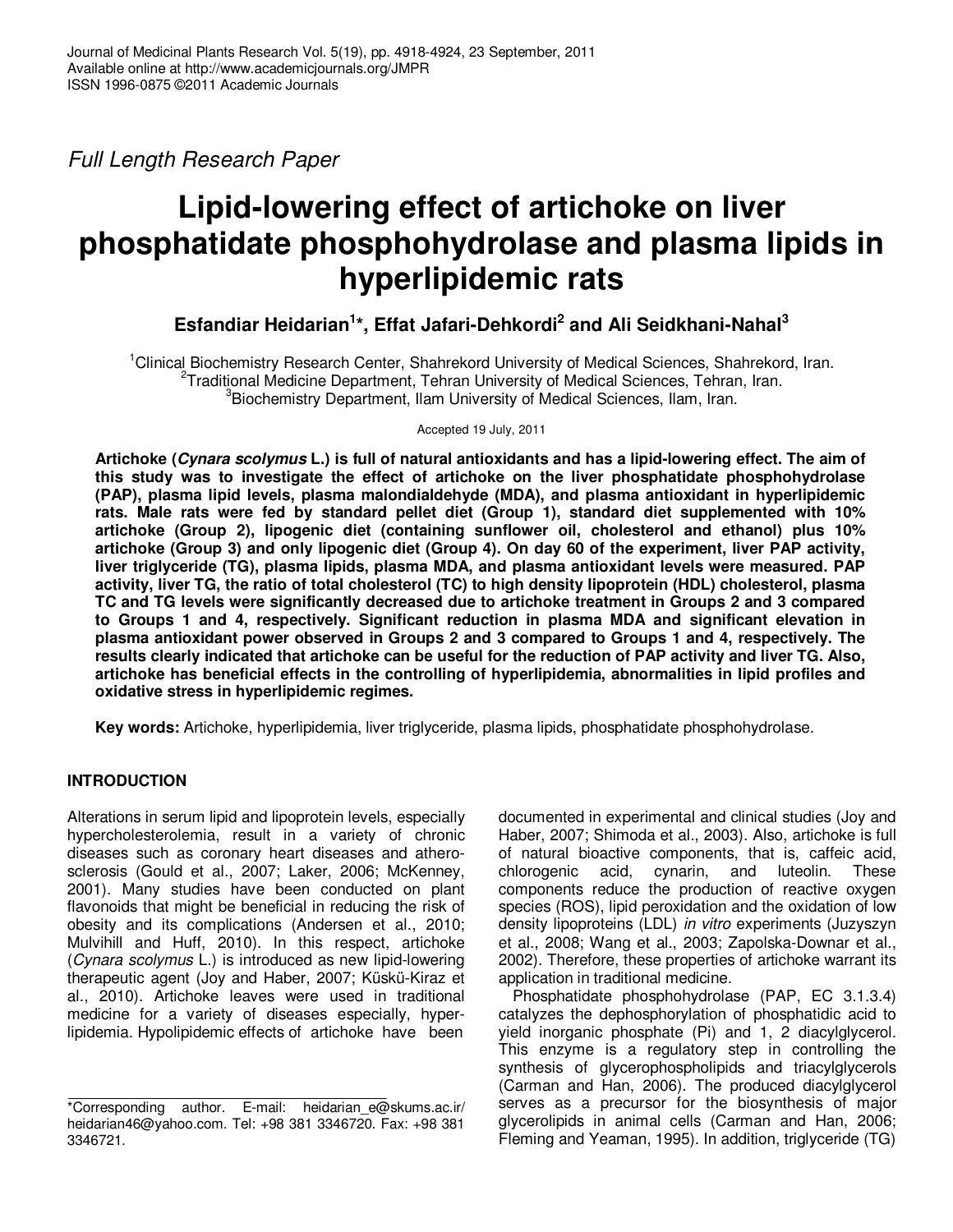serves as an important storage molecule that allows organism to survive periods of food deprivation. In human diseases, the regulation of TG storage is very important because both excessive and inadequate fat storage are accompanied with dyslipidemia, insulin resistance, and diabetes (Petersen and Shulman, 2006; Reue and Phan, 2006). In rat liver, two distinct forms of PAP have been reported based on N-ethylmaleimide (NEM) sensitivity (Carman and Han, 2006; Heidarian and Haghighi, 2008). The NEM-sensitive form  $(PAP_1)$ , located in cytosol and microsomal fraction, requires mmagnesium ion  $(Mg<sup>2+</sup>)$  for its activity and is a regulatory enzyme in TG and phospholipids biosynthesis (Carman and Han, 2006). The second form is  $PAP<sub>2</sub>$ . It presents in plasma membrane and does not require  $Mg^{2+}$  for its activity. This form is primarily involved in lipid signaling pathways by modulating the second messengers of diacylglycerol and phosphatidic acid (Brindley, 2004; Sciorra and Morris, 2002).

Most of the previous studies on artichoke have shown that artichoke has cholesterol and TG lowering effects (Joy and Haber, 2007; Shimoda et al., 2003). A study has shown the inhibition effect of artichoke on HMG-CoA reductase in the cholesterol biosynthesis pathway (Gebhardt, 1998). Nevertheless, most of the previous studies on artichoke focus less on enzyme involving in TG metabolism, especially PAP enzyme, in details. To the best of our knowledge, there is no study investigating the effect of artichoke on PAP in hypercholesterolemic animals or humans. Therefore, the aim of this study was to determine the effects of dietary supplementation with artichoke on the liver PAP, plasma lipids, liver TG content, plasma antioxidant, and malondialdehyde (MDA) levels in hyperlipidemic rats.

## **MATERIALS AND METHODS**

#### **Chemicals**

Phosphatidic acid (sodium salt), dithiothreitol (DTT), 2,4,6-tripyridyls-triazine (TPTZ) and phenylmethylsulfunyl fluoride (PMSF) were purchased from Sigma (Sigma Chemical Co., USA). Sodium tetraborate, bovine serum albumin, Tris–HCl, ethylenediaminetetra acetic acid (EDTA), ethyleneglycol-bis (beta-aminoethyl ether)- N,N,N',N'-tetraacetic acid (EGTA), sucrose, 2-thiobarbituric acid (TBA), and ferric chloride (FeCl<sub>3</sub>.6H<sub>2</sub>O) were provided from Merck (Germany). All other chemicals used were of analytical grade.

#### **Preparation of artichoke**

The artichoke used in our study was obtained from Isfahan Agricultural Research Center (Iran). Then, the 10% artichoke pellets were made by mixing 10 g of dried and crushed artichoke with 90 g of powdered standard rat pellet diet.

#### **Animals and experimental design**

Male wistar albino rats (150-200 g) were maintained at approximately 22°C with a 12 h light/12 h darkness cycle, and had

free access to food and tap water. They were randomly divided into 4 diet groups ( $n = 6$  group) as shown. Group 1, normal control rats which received standard pellet chow; Group 2, animal rats fed with a standard pellet chow supplemented with 10% artichoke; Groups 3 and 4, the rats fed with a lipogenic diet containing standard pellet chow supplemented with 0.5% cholic acid, 20% sunflower oil, and 2% cholesterol for 2 weeks to produce hyperlipidemia. Additionally, Groups 3 and 4 drank water containing 3% ethanol (Yanardag et al., 2005). In Group 3, after 2 weeks, 10% artichoke was added into lipogenic regime for 45 days, whereas the rats in Group 4 were maintained on lipogenic diet (hyperlipidemic control group). On the 60 of the experiment, fasted animals anesthetized with chloroform and their blood samples were collected in test tubes containing EDTA through cardiac puncture. All plasma specimens were separated by low speed centrifugation (2000  $q$ ) for 10 min and were stored at -80°C until they were analyzed. All animal procedures were performed with regard to Iranian animal ethics society and local university rules.

## **Analytical procedures**

Total cholesterol (TC), plasma TG and high density lipoprotein cholesterol (HDL-C) levels were determined by enzymatic method (Pars Azmun kit, Iran) with JENWAY spectrophotometer (model 6105, England). Low density lipoprotein cholesterol (LDL-C) and very low density lipoprotein cholesterol (VLDL-C) were calculated with Fridewald formula . Liver TG was extracted from liver tissue by Folch-altered method which invented by Norman (1969).

## **Preparation of rat liver homogenate**

The liver of each rat was perfused through the inferior vena cava with ice-cold saline (0.9%) to remove blood and Pi from it to assess the liver PAP activity and the liver content TG. A portion of perfused liver was homogenized in 4 volumes of ice-cold buffer (pH 7.4) containing 50 mM Tris–HCl, 0.25 M sucrose, 1 mM PMSF and 0.1 mM EDTA by homogenizer (Heidolph, Silentcrusher M model, Germany) at 8000 rpm at 4°C for 5 min (Haghighi and Honarjou, 1987). The homogenate was centrifuged at 4500 rpm at 4°C for 10 min and then, the supernatant kept for the enzyme assay.

#### **Determination of PAP activity**

PAP activity was measured in the assay buffer (250 µl) containing 50 mM Tris–HCl (pH 7.4), 1 mM EGTA, 1 mM DTT, 1 mM EDTA, 2 mM Mg Cl<sub>2</sub>, 0.35 mM phosphatidate, and appropriate amount of the enzyme solution. After 10 min incubation at 37°C, the reaction was stopped by addition of 0.5 ml trichloroacetic acid (10%). Hence, the released Pi was measured (Haghighi and Honarjou, 1987). All PAP activity assays were linear in relation to the protein concentrations and the incubation time used in them. The release of 1 umole of Pi per min was defined as one unit (U) of PAP activity. Specific activity was considered as units per mg protein. Protein concentration was determined by method of Bradford (1976).

#### **Measurement of malondialdehyde**

The plasma MDA level was determined using TBA according to the method of Ohkawa et al. (1979). The plasma samples were incubated for 1 hour at 95°C with TBA, after the reaction of MDA with TBA, the reaction product was followed spectrophotometrically at 532 nm. The measurements were done in duplicates and the results were expressed in µM. MDA standards were prepared from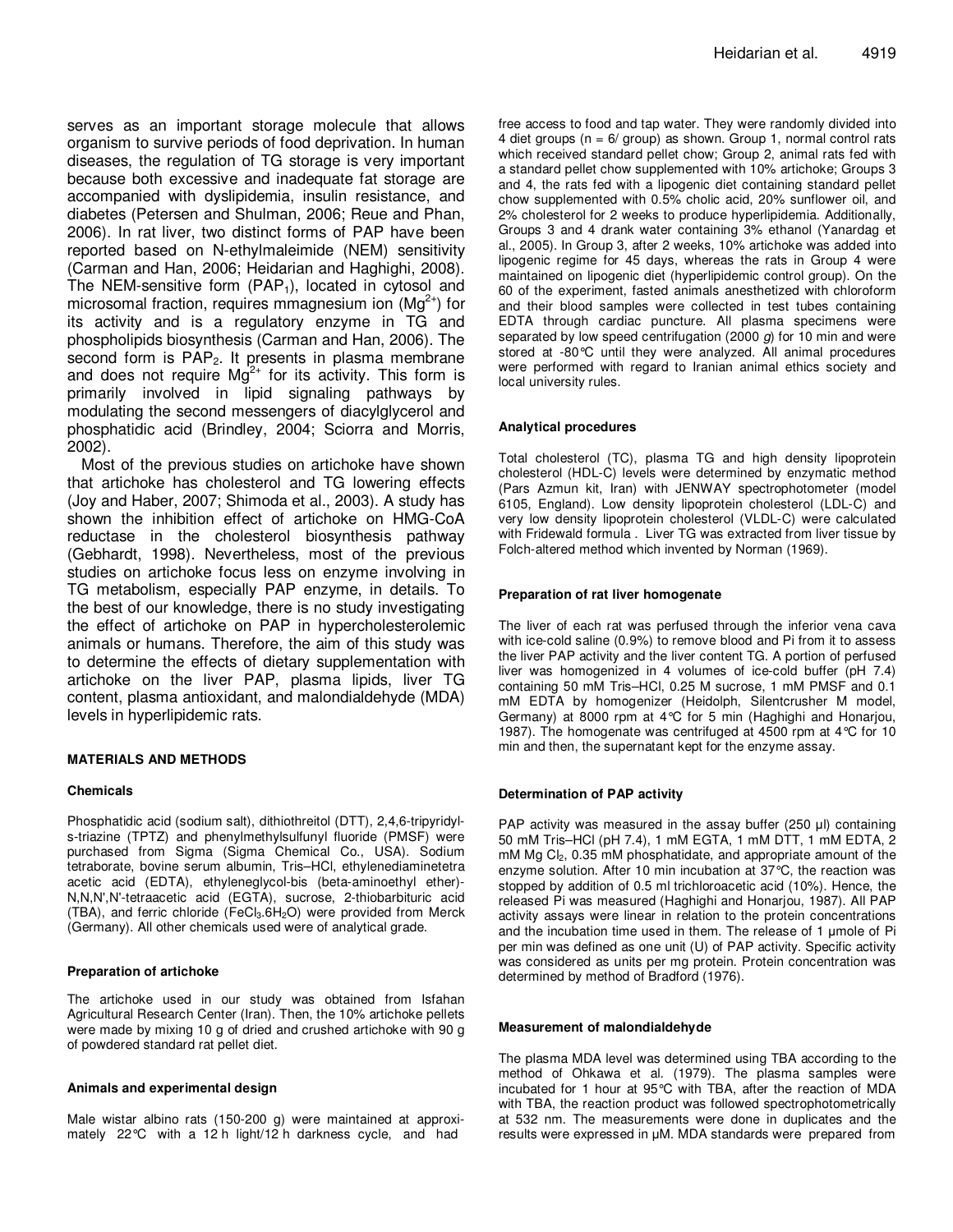| Group       | PAP activity (nmolPi/min/mg protein) | Liver TG (mg/g tissue) |  |  |
|-------------|--------------------------------------|------------------------|--|--|
| 1 (control) | $9.41 \pm 0.39$                      | $3.80 \pm 0.39$        |  |  |
|             | $8.52 \pm 0.90^{*}$                  | $2.64 \pm 0.35^*$      |  |  |
| 3           | $6.46 \pm 0.61^*$                    | $5.16 \pm 0.10^{*}$    |  |  |
|             | $6.73 \pm 0.27^*$                    | $7.38 \pm 0.52^*$      |  |  |

**Table 1.** The specific activity of PAP and liver triglyceride in experimental groups.

The data were expressed as mean ± S.D; **n=** 6 in each group; Group 1, normal control; Group 2, control supplemented with10% artichoke; Group 3, hyperlipidemic rats treated with 10% artichoke; Group 4, hyperlipidemic rats without treatment \* P < 0.05 compared with the corresponding value for group 1 (normal control animals); #P < 0.001 compared with the corresponding value for group 4 (hyperlipidemic animals).

**Table 2.** Effect of artichoke on TC, TG, LDL-C, HDL-C, VLDL-C levels and atherogenic index in hyperlipidemic rats.

|       | $TC$ (mg/dl)            | TG (mg/dl)                  | $HDL-C$ (mg/dl)    | LDLC (mg/dl)             | VLDL (mg/dl)                  | Atherogenic index (unit) |                    |
|-------|-------------------------|-----------------------------|--------------------|--------------------------|-------------------------------|--------------------------|--------------------|
| Group |                         |                             |                    |                          |                               | <b>TC/HDL-C</b>          | LDL/HDL-C          |
|       | $87.71 \pm 13.61$       | 56.98±6.22                  | $51.67 \pm 5.39$   | $23.52 + 2.07$           | $10.50 \pm 2.43$              | $1.70 + 0.16$            | $0.47 \pm 0.13$    |
| 2     | $53.36 \pm 7.34^*$      | 46.68+4.62                  | $41.32 \pm 2.16^*$ | $4.94 \pm 1.82^*$        | $9.45 \pm 1.10$               | $1.29 + 0.10*$           | $0.11 \pm 0.05^*$  |
| 3     | $79.20 \pm 6.75***$     | $49.01 \pm 6.10**$          | $52.13 \pm 2.87$   | 17.43±2.51**             | $9.80 + 2.34$ **              | $1.52 + 0.03**$          | $0.33 \pm 0.05$ ** |
| 4     | $146.25 \pm 29.93^{\#}$ | $75.56 + 4.07$ <sup>#</sup> | 58.41+8.72         | 70.67±10.81 <sup>#</sup> | $15.11 \pm 0.95$ <sup>#</sup> | $2.42 + 0.26*$           | $1.21 \pm 0.23$ *  |

The data are expressed as mean  $\pm$  S.D; n= 6 in each group; Group 1, normal control; Group 2, control supplemented with 10% artichoke; Group 3, hyperlipidemic rats treated with 10% artichoke; Group 4, hyperlipidemic rats without treatment  $* P < 0.001$  compared with the corresponding value for Group 1 (normal control animals); **\*\*** P < 0.001 compared with the corresponding value for Group 4 (lipogenic regime); **#** P < 0.001 compared with the corresponding value for Groups 1 and 2.

1,1,3,3-tetraethoxypropane (TEP).

#### **Ferric reducing/antioxidant power (FRAP) assay**

The antioxidant capacity of each sample was measured according to the procedure described by Benzie and Strain (1996). In this method, the complex between iron (II) ion ( $Fe<sup>2+</sup>$ ) and TPTZ gives a blue color with absorbance at 593 nm. Ferrous sulfate heptahydrate (FeSO4.7H2O) was used as a standard of FRAP assay at a concentration range between 100 to 1000 µM.

## **Statistical analysis**

All data were expressed as mean  $\pm$  standard deviation (S.D). The data were analyzed by statistical package for the social sciences (SPSS) software (version 11.5). Data were analyzed using one-way analysis of variance (ANOVA) followed by Tukey post hoc test for multiple comparison. Differences were considered significant at P < 0.05 level.

# **RESULTS**

Table 1 summarizes the effect of artichoke on the liver TG and PAP activity in experimental groups. Group 2 showed a significant reduction  $(P < 0.05)$  in the liver PAP activity compared to Group 1. No significant change (P > 0.05) was observed in liver PAP activity of Group 4 compared to Group 3. Also, there was a noticeable reduction (P < 0.05) in PAP activity between Groups 3 and 4 compared to Group 1. Group 4 showed a significant increase  $(P < 0.001)$  in the liver TG in comparison with Groups 1 and 3. The liver TG declined (P < 0.05) in Groups 2 and 3 compared with Groups 1 and 4, respectively.

# **Effect of artichoke on plasma lipid levels**

Table 2 shows the mean plasma levels of TG, TC, HDL-C, LDL-C, VLDL-C, and atherogenic index in experimental groups. The levels of plasma TG, TC, VLDL-C, and LDL-C in Group 4 (consuming lipogenic diet) were significantly increased ( $P < 0.05$ ) compared to other groups. The plasma HDL-C in Group 3 had no significant change  $(P > 0.05)$  compared with Group 4. In Groups 2 and 3, the plasma level of cholesterol significantly decreased  $(P < 0.001)$  in comparison with Groups 1 and 4, respectively. On the other hand, the plasma level of TG in Group 3 (consuming oil and cholesterol diet supplemented with10% artichoke) significantly decreased  $(P < 0.001)$  compared to Group 4. In Group 2 the plasma levels of HDL-C and LDL-C significantly decreased (P < 0.001) compared to Group 1. VLDL-C in Group 3 showed an important reduction  $(P < 0.001)$  compared with Group 4. There was a significant  $(P < 0.001)$  elevation in atherogenic index (TC/HDL-C and LDL/ HDL-C) of Group 4 with respect to Group 1 while, a significant reduction (P < 0.001) was observed in groups 2 and 3 compared with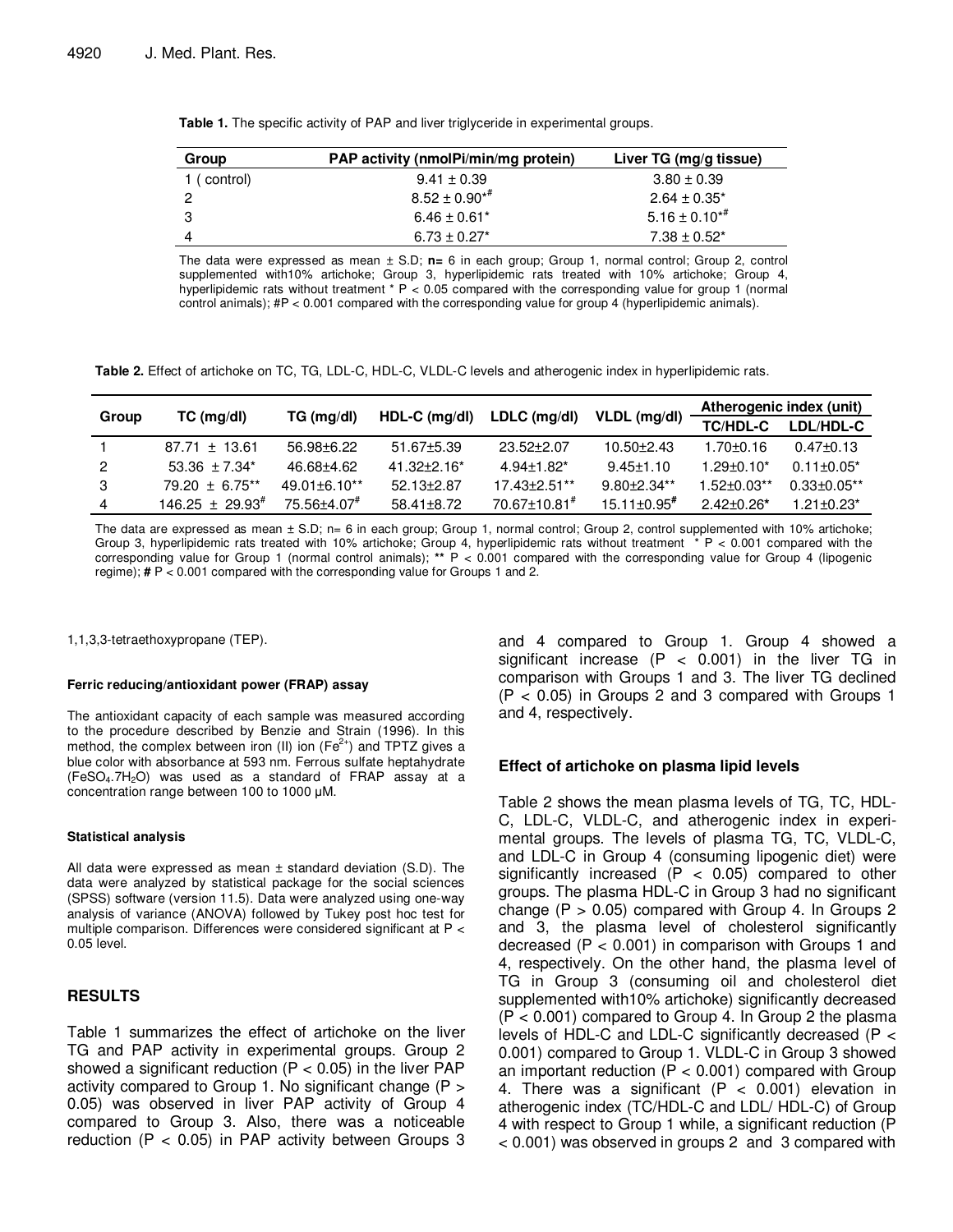

**Figure 1.** Plasma MDA levels in Groups 1 to 4. Group 1, normal diet; Group 2, normal diet supplemented with 10% artichoke; Group 3, hyperlipidemic rats treated with 10% artichoke; Group 4, hyperlipidemic rats without treatment. The data are expressed as mean  $\pm$  S.D; n=6 in each group;  $\#P < 0.001$  compared with the corresponding value for normal control animals; **\***P < 0.001 compared with the corresponding value for hyperlipidemic rats without treatment.



**Figure 2.** Plasma antioxidant capacity (FRAP) in Groups 1 to 4. Group 1, normal diet; Group 2, normal diet supplemented with 10% artichoke; Group 3, hyperlipidemic rats treated with 10% artichoke; Group 4, hyperlipidemic rats without treatment . The data are expressed as mean  $\pm$  S.D; n=6 in each group; # P < 0.05 compared with the corresponding value for normal control animals.  $* P < 0.05$  compared with the corresponding value for hyperlipidemic rats without treatment.

Groups 1 and 4, respectively.

## **Effect of artichoke on the plasma level of MDA**

Figure 1 shows that plasma MDA was significantly increased ( $P < 0.05$ ) in Group 4 after the consumption of lipogenic diet when compared with other groups. On the other hand, in Group 2 the consumption of artichoke led to a significant ( $P < 0.001$ ) reduction of plasma MDA in comparison with Group 1 (control). Also, in Group 3 a significant ( $P < 0.001$ ) reduction of plasma MDA was seen as compared with Group 4.

# **Effect of artichoke on the plasma level of antioxidant power**

Figure 2 shows the plasma antioxidant values in each experimental group. At the end of the work, a significant increase  $(P < 0.05)$  was found in the plasma FRAP values of Group 2 compared to the Groups 1 and 4. Also, a significant reduction ( $P < 0.001$ ) was observed in the plasma FRAP values between Groups 3 and 4.

# **DISCUSSION**

Hyperlipidemia with serum elevated concentrations of cholesterol and triacylglycerol is considered to be the cause of cardiovascular disease (Frishman, 1998). Treatment of hyperlipidemia needs diet control, exercise, and using lipid-lowering compounds such as drugs and diet (Stone, 1996). Lipid-lowering drugs such as fibrates and bile acid sequestrants were used for many years. Nevertheless, the side effects of drugs led to synthesis new oral antihyperlipidemic drugs such as statins (HMG CoA reductase inhibitors). Although the side effect of statins is relatively low but, they can cause rhabdomyolysis condition (Miller, 2001). Therefore, the research for natural compounds with lipid-lowering properties and with less or no adverse effects, especially medicinal plants, is warranted. These plants contain biological active substances including antioxidant, hypoglycemic, and hypolipidemic compounds. Unfortunately, there is less information about enzymatic or lipid-lowering mechanisms for many of these medicinal plants, especially their effects on PAP enzyme. In this respect, we reported the effect of garlic on the liver PAP activity in normal and hyperlipidemic rats (Heidarian et al., 2011). The supplementation of garlic, as a medicinal plant, led to reducing liver PAP enzyme and liver TG. In this study, our data have shown that artichoke supplementation in hyperlipidemic rats lead to highly effective in reducing plasma cholesterol and LDL levels as compared to the high cholesterol and control diet groups (Table 2). Also, artichoke caused significant decreases in TG and the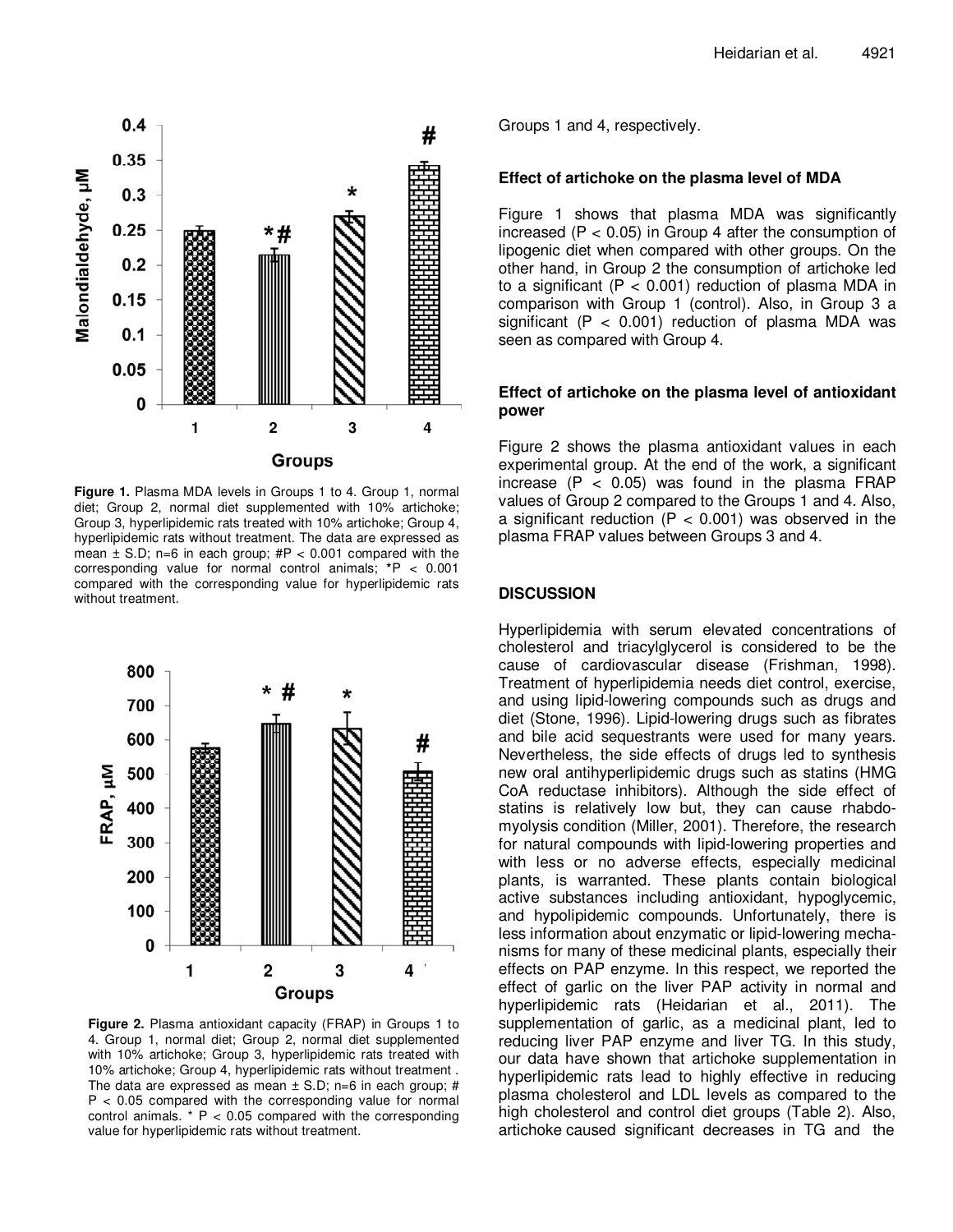ratio of cholesterol to HDL cholesterol in plasma of rats fed by lipemic diet. Lipid-lowering effects of artichoke have been reported by other investigators (Küskü-Kiraz et al., 2010; Shimoda et al., 2003). Studies on cultured hepatocytes suggested that artichoke inhibits the incorporation of  $14$ C-labelled acetate into the nonsaponifiable lipid fraction and thus reduces the cholesterol biosynthesis. Luteolin, a flavonoid constituent of artichoke, was found to play a major role in the inhibition of cholesterol biosynthesis and reduction of serum cholesterol (Gebhardt, 1998). Moreover, chlorogenic acid is another bioactive component of artichoke that reported as lipid-lowering agent in the artichoke (Joy and Haber, 2007; Wider et al., 2009). Nevertheless, the published works do not assess the effect of artichoke on PAP activity and liver TG in hyperlipidemic rats. In our study the artichoke supplementation results in higher reduction of PAP activity (Table 1) and liver TG in Group 2 than Group 1 (control). Although, the reduction of the plasma TG in Group 2 was not significant, it was accompanied with a decline in the liver PAP activity in this group (Tables 1 and 2). On the other hand, in animals fed by lipemic regime (Groups 3 and 4) PAP activity decreased with respect to control group whereas, their liver TG concentration increased in this study (Table 1). It has been reported that excessive intake of fatty acids results in accumulation of TG in many tissues, especially in fat tissue and non-adipose tissues such as liver (van Herpen and Schrauwen-Hinderling, 2008). In addition, it was shown that fatty acid esters lead to the inactivation of PAP. Fatty acids and their acyl-CoA esters regulate PAP by a negative allosteric interaction. The formation of PAP fatty acid (or acyl-CoA esters) complex results in the inactivation of PAP (Elabbadi et al., 2005). Therefore, the reduction of PAP activity in this study in groups fed with high lipid regime (Groups 3 and 4) is due to the accumulation of TG, fatty acids or acyl-CoA esters in the liver (Table 1). Nevertheless, the reduced activity of PAP in groups fed with high lipid regime (Groups 2 and 3) can probably act as a defense mechanism of liver for reducing the production of endogenous liver TG. Thus, serum and liver TG will decline and likely, reduce the risk of liver damage especially fatty liver and cirrhosis. Besides, in our study liver fat concentration significantly increased in animal groups fed by lipogenic regime (Groups 3 and 4) compared to the Group 1 (normal control). The elevated liver fat in Group 3 was significantly reduced as opposed Group 4 (Table 1) through the supplementation with artichoke. Therefore, the artichoke leaves can be able to reduce the liver content of TG by diminishing PAP activity. Overall, artichoke can be useful in lowering and the treatment of fatty liver in hyper-lipidemic regime. Moreover, the artichoke supplemen-tation with lipogenic regime led to reduction of plasma LDL-cholesterol and atherogenic index. These results indicate that artichoke can be applicable for reducing the coronary heart diseases in hyperlipidemic conditions.

In this study, we did not evaluate the effects of artichoke on the other enzymes involving in the lipid metabolism, especially glucose-6-phosphate dehydrogenase (G6PDH) and malic enzyme. These enzymes generate nicotinamide adenine dinucleotide phosphate (NADPH) employed for fatty acid and cholesterol syntheses. We suggest that future studies focus on other possible mechanisms of the TG lowering action of the artichoke or the bioactive components of artichoke on the mentioned enzymes.

Oxidative stress of plasma lipoproteins, erythrocytes and several tissues such as liver, heart and aorta have been reported in experimental animals fed on high cholesterol diet (Jemai et al., 2008; Küskü-Kiraz et al., 2010; Sudhahar et al., 2007). Increased oxidative stress parameters have been detected in hypercholesterolemic individuals (Ondrejovičová et al., 2010). The level of MDA is considered as a biomarker of lipid peroxidation (Lykkesfeldt, 2007). In the present study, artichoke supplementation caused significant decreases in plasma lipid peroxidation together with elevation of plasma antioxidant power (Figure 1 and 2). In this respect, there are published reports concordant with our results (Juzyszyn et al., 2010; Küskü-Kiraz et al., 2010). Artichoke is known to have antioxidant effect. Previous studies have reported that the antioxidant potential of artichoke is dependent on radical scavenging by its constituents such as cynarin, chlorogenic acid and flavonoids such as caffeoylquinic acids (Brown and Rice-Evans, 1998; Pérez-Garcia et al., 2000). Both caffeoylquinic acids and flavonoids present in artichoke are considered to be responsible for its anti-atherogenic actions through their antioxidant capacity (Wang et al., 2003). The antioxidant barriers of the artichoke extract's constituents rely on the inhibition of ROS generation, ROS neutralization, or the induction of endogenous antioxidants (Jiménez-Escrig et al., 2003; Juzyszyn et al., 2008; Pérez-Garcia et al., 2000). Therefore, on the basis of our results, artichoke can probably play an anti-atherogenic role by lowering lipids oxidation in hyperlipidemic diets.

# **Conclusion**

Our findings indicate that artichoke can be useful to decrease PAP activity, liver TG, oxidative stress, plasma cholesterol, and TG levels in hyperlipidemic rats. Also, artichoke has beneficial effects in the control of fatty liver, plasma lipid abnormalities, hyperlipidemia, and oxidative stress in hyperlipidemic diet conditions.

# **Abbreviations**

**PAP**, Phosphatidate phosphohydrolase; **TG**, triglyceride; **ROS**, reactive oxygen species; **LDL**, low density lipoproteins; **HDL**, high density lipoprotein; **Pi**, inorganic phosphate; **NEM**, N-ethylmaleimide; **PAP1**, **Mg2+** ,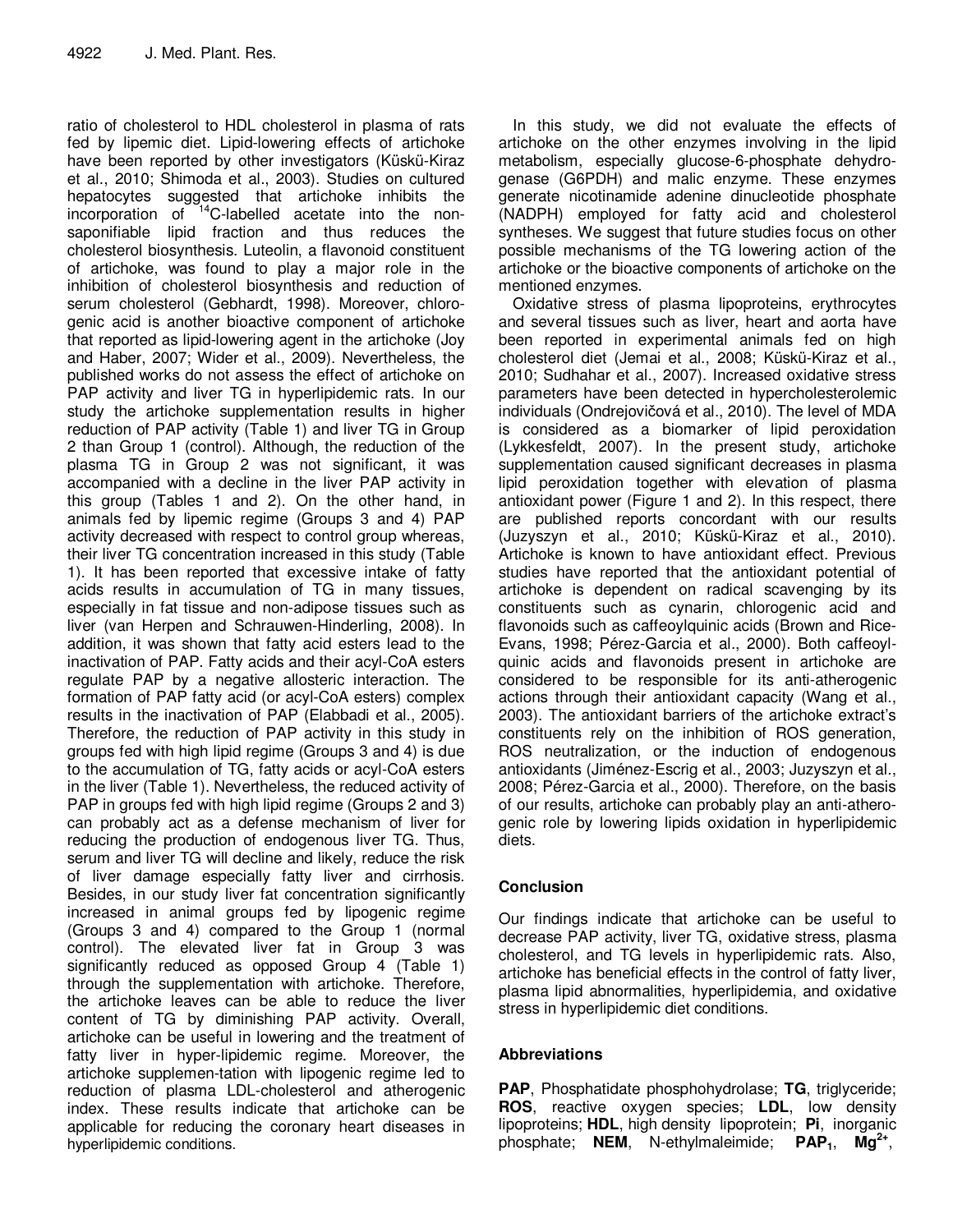mmagnesium ion; **MDA**, malondialdehyde; **DTT**, dithiothreitol; **TPTZ**, 2,4,6-tripyridyl-s-triazine; **PMSF**, phenylmethylsulfunyl fluoride; **EDTA**, ethylenediaminetetra acetic acid; **EGTA**, ethyleneglycol-bis (betaaminoethyl ether)-N,N,N',N'-tetraacetic acid; **TBA**, 2 thiobarbituric acid; **FeCl3.6H2O**, ferric chloride; **TC**, total cholesterol; **HDL-C**, high density lipoprotein cholesterol; **LDL-C**, low density lipoprotein cholesterol; **VLDL-C**, very low density lipoprotein cholesterol; **TEP**, 1,1,3,3 tetraethoxypropane; **Fe2+**, iron (II) ion; **FeSO4.7H2O**, ferrous sulfate heptahydrate; **S.D**, standard deviation; **SPSS**, statistical package for the social sciences; **ANOVA**, analysis of variance; **G6PDH**, glucose-6 phosphatedehydrogenase; **NADP**, Nicotinamide adenine dinucleotide phosphate.

# **ACKNOWLEDGEMENT**

This study was funded by Ilam University of Medical Sciences, Ilam. Iran. Also, authors great thanks to Dr. Hossein Zeinali for his help to provide and identify the artichoke from Isfahan Agricultural Research Center (Iran).

#### **REFERENCES**

- Andersen C, Rayalam S, Della-Fera MA, Baile CA (2010). Phytochemicals and adipogenesis. Biofactors, 36: 415-422.
- Benzie IF, Strain JJ (1996). The ferric reducing ability of plasma (FRAP) as a measure of "antioxidant power": the FRAP assay. Anal. Biochem., 239: 70-76.
- Bradford MM (1976). A rapid and sensitive method for the quantitation of microgram quantities of protein utilizing the principle of protein-dye binding. Anal. Biochem., 72: 248-254.
- Brindley DN (2004). Lipid phosphate phosphatases and related proteins: signaling functions in development, cell division, and cancer. J. Cell. Biochem., 92: 900-912,
- Brown JE, Rice-Evans CA (1998). Luteolin-rich artichoke extract protects low density lipoprotein from oxidation in vitro. Free Radic. Res., 29: 247-255.
- Carman GM, Han GS (2006). Roles of phosphatidate phosphatase enzymes in lipid metabolism. Trends Biochem. Sci., 31: 694-699.
- Elabbadi N, Day CP, Gamouh A, Zyad A, Yeaman SJ (2005). Relationship between the inhibition of phosphatidic acid phosphohydrolase-1 by oleate and oleoyl-CoA ester and its apparent translocation. Biochim., 87: 437-443.
- Fleming IN, Yeaman SJ (1995). Purification and characterization of Nethylmaleimide-insensitive phosphatidic acid phosphohydrolase (PAP2) from rat liver. Biochem. J., 308(Pt 3): 983-989.
- Frishman WH (1998). Biologic markers as predictors of cardiovascular disease. Am. J. Med., 104: 18S-27S.
- Gebhardt R (1998). Inhibition of cholesterol biosynthesis in primary cultured rat hepatocytes by artichoke (Cynara scolymus L.) extracts. J. Pharmacol. Exp. Ther., 286: 1122-1128.
- Gould AL, Davies GM, Alemao E, Yin DD, Cook JR (2007). Cholesterol reduction yields clinical benefits: meta-analysis including recent trials. Clin. Ther., 29: 778-794.
- Haghighi B, Honarjou S (1987). The effects of hydrazine on the phosphatidate phosphohydrolase activity in rat liver. Biochem. Pharmacol., 36: 1163-1165.
- Heidarian E, Haghighi B (2008). Enzymological characteristic of plasma membrane phosphatidate phosphohydrolase (PAP<sub>2</sub>) from rat liver.

Iran.J. Sci. Technol. A., 32: 117-122.

- Heidarian E, Jafari-Dehkordi E, Seidkhani-Nahal A (2011). Effect of garlic on liver phosphatidate phosphohydrolase and plasma lipidlevels in hyperlipidemic rats. Food Chem. Toxicol., 49: 1110- 1114.
- Jemai H, Fki I, Bouaziz M, Bouallagui Z, El Feki A, Isoda H, Sayadi S (2008). Lipid-lowering and antioxidant effects of hydroxytyrosol and its triacetylated derivative recovered from olive tree leaves in cholesterol-fed rats. J. Agric. Food Chem., 56: 2630-2636.
- Jiménez-Escrig A, Dragsted LO, Daneshvar B, Pulido R, Saura-Calixto F (2003). In vitro antioxidant activities of edible artichoke (Cynara scolymus L.) and effect on biomarkers of antioxidants in rats. J. Agric. Food Chem., 51: 5540-5545.
- Joy JF, Haber SL (2007). Clinical uses of artichoke leaf extract. Am. J. Health Syst. Pharm., 64: 1904, 1906-1909.
- Juzyszyn Z, Czerny B, Myśliwiec Z, Pawlik A, Droździk M (2010). The effect of artichoke (Cynara scolymus L.) extract on respiratory chain system activity in rat liver mitochondria. Phytother. Res., 24 Suppl 2: S123-128.
- Juzyszyn Z, Czerny B, Pawlik A, Drozdzik M (2008). The effect of artichoke (Cynara scolymus L.) extract on ROS generation in HUVEC cells. Phytother. Res., 22: 1159-1161.
- Küskü-Kiraz Z, Mehmetçik G, Dogru-Abbasoglu S, Uysal M (2010). Artichoke leaf extract reduces oxidative stress and lipoprotein dyshomeostasis in rats fed on high cholesterol diet. Phytother. Res., 24: 565-570.
- Laker MF (2006). Cardiovascular disease prevention: the new Joint British Societies' guidelines. Ann. Clin. Biochem., 43: 335-339.
- Lykkesfeldt J (2007). Malondialdehyde as biomarker of oxidative damage to lipids caused by smoking. Clin. Chim. Acta., 380: 50-58.
- McKenney JM (2001). Pharmacotherapy of dyslipidemia. Cardiovasc. Drugs Ther., 15: 413-422.
- Miller CA (2001). Update on statins and other lipid-lowering drugs. Geriatr. Nurs., 22: 276-277.
- Mulvihill EE, Huff MW (2010). Antiatherogenic properties of flavonoids: implications for cardiovascular health. Can. J. Cardiol., 26 Suppl A: 17A-21A.
- Norman SR (1969). Preparation of lipid extracts. In: John MI. (Ed.), Methods of Enzymology. Academic Press, London, Vol. 14.
- Ohkawa H, Ohishi N, Yagi K (1979). Assay for lipid peroxides in animal tissues by thiobarbituric acid reaction. Anal. Biochem., 95: 351-358.
- Ondrejovičová I, Muchová J, Mišľanová C, Nagyová Z, Ďuračková Z (2010). Hypercholesterolemia, oxidative stress and gender dependence in children. Prague Med. Rep., 111: 300-312.
- Pérez-Garcia F, Adzet T, Canigueral S (2000). Activity of artichoke leaf extract on reactive oxygen species in human leukocytes. Free Radic. Res., 33: 661-665.
- Petersen KF, Shulman GI (2006). Etiology of insulin resistance. Am. J. Med., 119: S10-16.
- Reue K, Phan J (2006). Metabolic consequences of lipodystrophy in mouse models. Curr. Opin. Clin. Nutr. Metab. Care, 9: 436-441.
- Sciorra VA, Morris AJ (2002). Roles for lipid phosphate phosphatases in regulation of cellular signaling. Biochim. Biophys. Acta., 1582: 45-51.
- Shimoda H, Ninomiya K, Nishida N, Yoshino T, Morikawa T, Matsuda H, Yoshikawa M (2003). Anti-hyperlipidemic sesquiterpenes and new sesquiterpene glycosides from the leaves of artichoke (Cynara scolymus L.): structure requirement and mode of action. Bioorg. Med. Chem. Lett., 13: 223-228.
- Stone NJ (1996). Lipid management: current diet and drug treatment options. Am. J. Med., 101: 4A40S-48S; Discussion 48S-49S.
- Sudhahar V, Kumar SA, Varalakshmi P, Sundarapandiyan R (2007). Mitigating role of lupeol and lupeol linoleate on hepatic lipemicoxidative injury and lipoprotein peroxidation in experimental hypercholesterolemia. Mol. Cell. Biochem., 295: 189-198.
- Van Herpen NA, Schrauwen-Hinderling VB (2008). Lipid accumulation in non-adipose tissue and lipotoxicity. Physiol. Behav., 94: 231-241.
- Wang M, Simon JE, Aviles IF, He K, Zheng QY, Tadmor Y (2003). Analysis of antioxidative phenolic compounds in artichoke (Cynara scolymus L.). J. Agric. Food Chem., 51: 601-608.
- Wider B, Pittler MH, Thompson-Coon J, Ernst E (2009). Artichoke leaf extract for treating hypercholesterolaemia. Cochrane Database Syst. Rev., 7: CD003335.